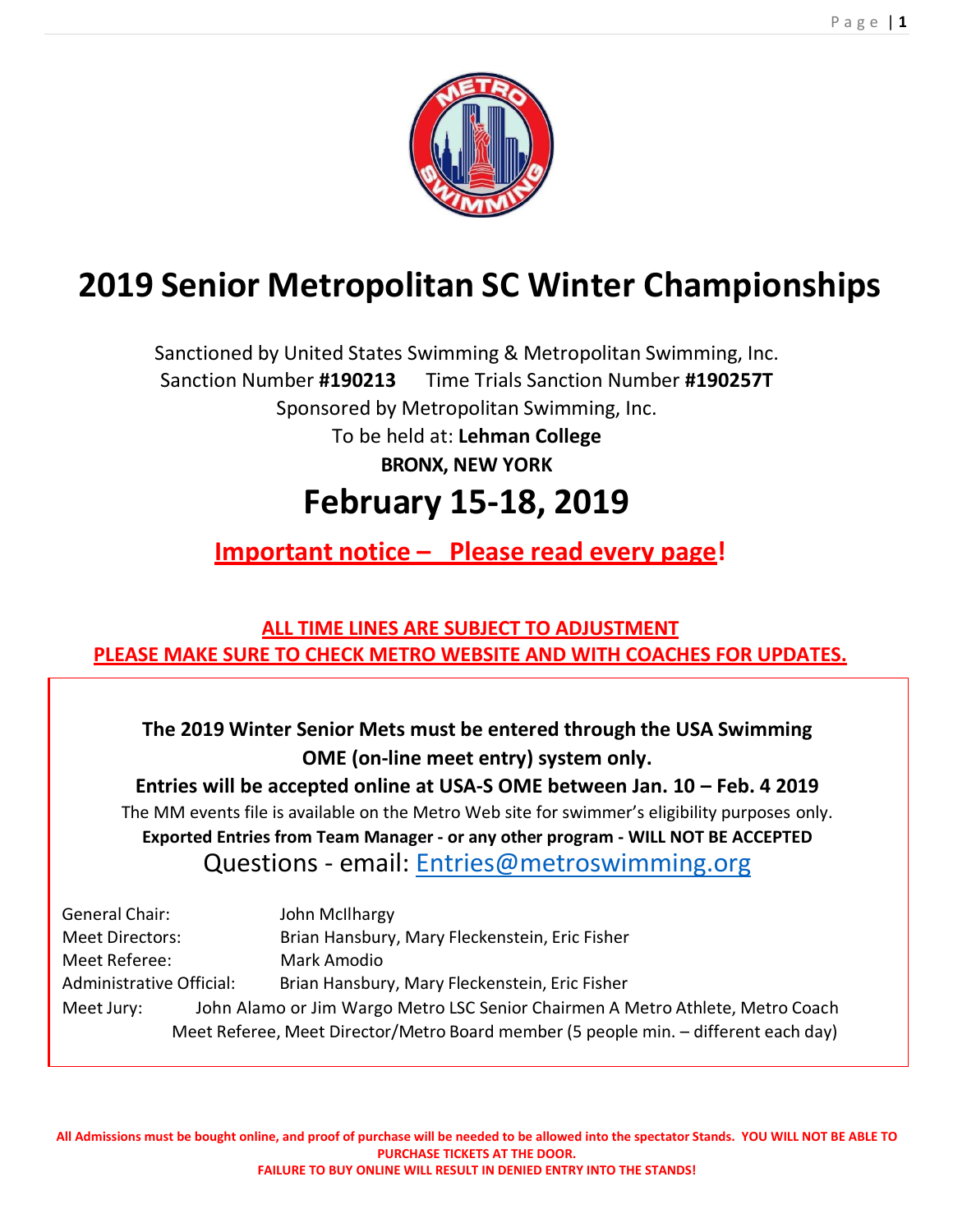# **2019 SENIOR METROPOLITAN SC WINTER CHAMPIONSHIPS**

# Hosted by Metropolitan Swimming, Inc. LEHMAN COLLEGE **Feb. 15‐18, 2019**

# **PLEASE READ CAREFULLY AND COMPLETELY!**

SANCTION: Held under the sanction of USA Swimming/Metropolitan Swimming, Inc., Sanction# ‐ **#190213** Time Trial# ‐ **#190257T** LOCATION: Lehman College, Apex Aquatic Center FACILITY: 8 x 50 meter lanes - minimum depth 2 meters. Daktronics Timing System, with 8 lane scoreboard. The pool has been certified in accordance with Article 104.2.2C (4)

**Upon arrival on Friday Coaches will be handed a packet, in each packet will include a copy of the meet announcement, full meet psyche sheet, individual session scratch sheets that will be used for your scratches throughout the meet. Scratches will be due no later than 6:30pm each day for the following days competition.**

- NO SMOKING ALLOWED IN THE BUILDING.
- Teams are expected to police and maintain their areas on the pool deck.
- Athletes, parents and children are restricted to the pool area and spectators stands and are not authorized to be in any other part of the building. Offenders will be ejected from the facility.
- No locks may be left on APEX lockers. Shaving is not permitted on the premises.
- No electronic audio or visual recording devices, including cell phones, are permitted in changing areas, rest rooms, or locker rooms. Failure to comply may result in expulsion from the meet.
- Photography and video recording behind the blocks is NOT permitted
- Deck Changes are prohibited.

| <b>MEET DIRECTORS:</b> | Mary Fleckenstein - metro.office@metroswimming.org<br>Eric Fisher – eric.fisher@metroswimming.org<br>Brian Hansbury - brian.hansbury@metroswimming.org |
|------------------------|--------------------------------------------------------------------------------------------------------------------------------------------------------|
| <b>QUESTIONS:</b>      | E-mail all questions: Entries@metroswimming.org                                                                                                        |
| <b>WEBSITE:</b>        | Metro Swimming LSC: http://www.metroswimming.org                                                                                                       |
| OME:                   | Online Meet Entry System: http://www.usaswimming.org                                                                                                   |
| <b>OFFICIALS:</b>      | Meet Referee: Mark Amodio e-mail: amodio@vassar.edu                                                                                                    |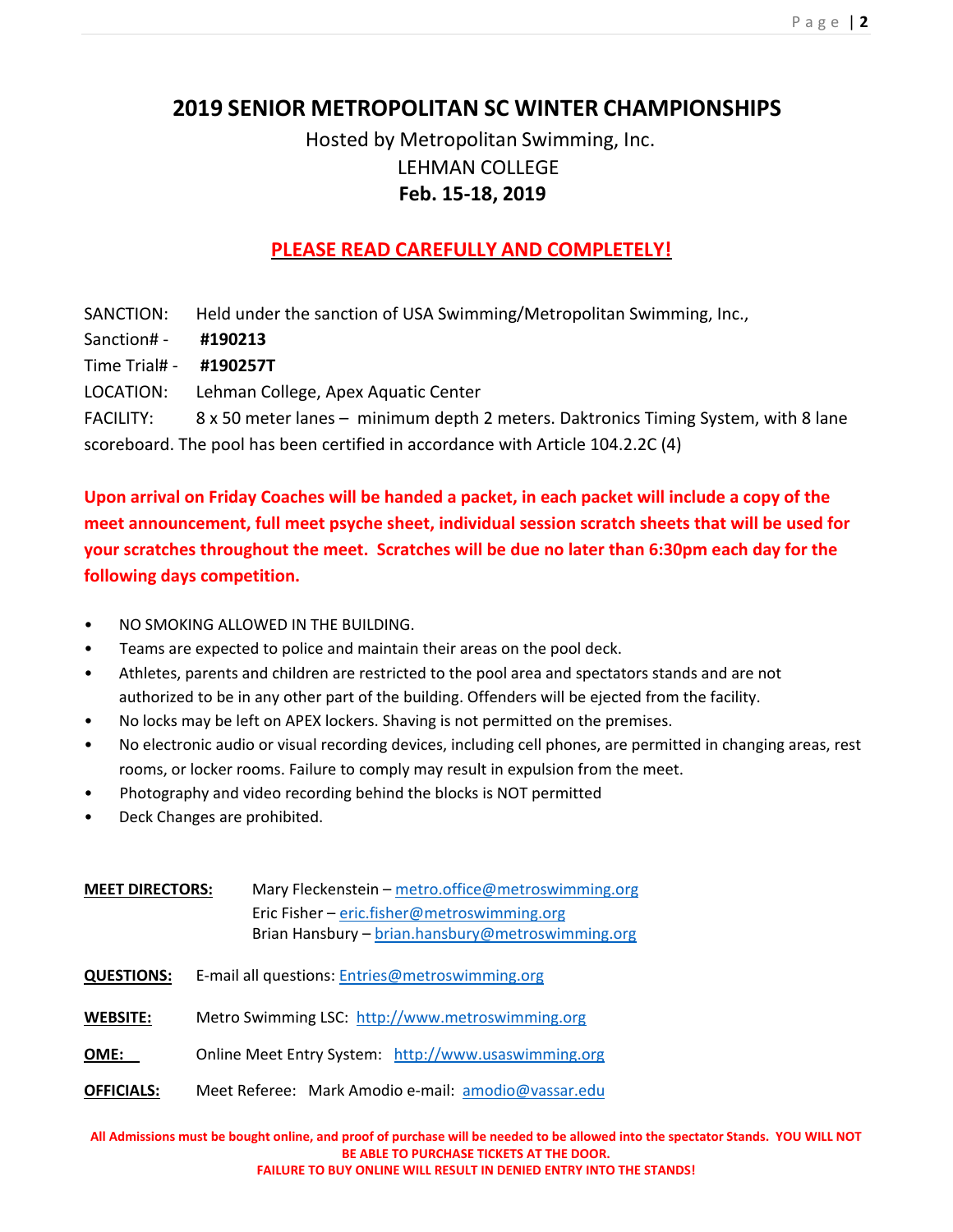The Senior Metropolitan Championship is a USA Swimming OQM. To sign up for the meet and to request an evaluation, please use this link found on Metro Site to officiate.

Requests for evaluation received before February 8, 2019 will be given priority. For questions regarding evaluations, contact Mark Amodio: amodio@vassar.edu.

| <b>SENIOR CHAIR:</b> | Jim Wargo - Jim. Wargo@metroswimming.org          |
|----------------------|---------------------------------------------------|
|                      | John Alamo - John.Alamo@metroswimming.org         |
| <b>SAFETY CHAIR:</b> | Edgar Perez - Edgar.Perez@metroswimming.org       |
| <b>ATHLETE REPS:</b> | Mark Owens - Mark.Owens@metroswimming.org         |
|                      | Jocelyn Fisher - jocelyn.fisher@metroswimming.org |

# **COACHES MEETING:**

A brief coaches' meeting will be held Saturday for both the prelims sessions at a time designated by the meet referee and as necessary on Sunday and Monday. Meeting time will be announced Saturday morning.

#### **SESSIONS:**

**Friday**: Timed Finals – 1000 Free / 800 Fr Relay: Warm‐up 4:00 p.m. Meet Start: 5:30 p.m. 1000 Free will be swam Fastest to Slowest Alternating Women and Men / 800 Free Fastest to Slowest Alternating Women and Men with the possibility of a combined W/M Heat

# **Saturday, Sunday and Monday**

#### **PRELIMS:**

Women's Sessions: Warm‐up 6:45 a.m. Meet Start: 8:15 a.m. Men's Sessions: Warm-up 10:00 a.m. Meet Start: 11:30 a.m.

#### **FINALS:**

Saturday and Sunday Warm‐up 4:30 p.m. Meet Start: 6:00 p.m. Finals: Monday Warm‐up 5:00 p.m. Meet Start: 6:00 p.m.

Monday: Timed Finals – 1650 Free: Warm‐up and start TBA (between prelims & finals)

# **\*ALL WARMUP AND START TIMES SUBJECT TO CHANGE DUE TO ENTRY SIZE \***

#### **DISTANCE EVENTS:**

The 1000 YD Freestyle may be limited to 40 Women and 40 Men. The 1650 YD Freestyle may be limited to 32 Women and 32 Men.

Swimmers entered in these events must confirm their intention to swim (POSITIVE CHECK‐IN) or they will not be seeded.

# **\*\*Deadline for CHECK‐IN is 4:45 pm for the 1000 Free on Friday. \*\* \*\*\*Deadline for CHECK‐IN for the 1650 is Sunday 6:30 pm.\*\*\***

#### **WARM‐ UP :**

All clubs must warm‐up under the supervision of a coach. Coaches should register at the pool desk when they arrive in order for their clubs to begin warm‐up. Only swimmers entered in this meet may use the warm‐up lanes.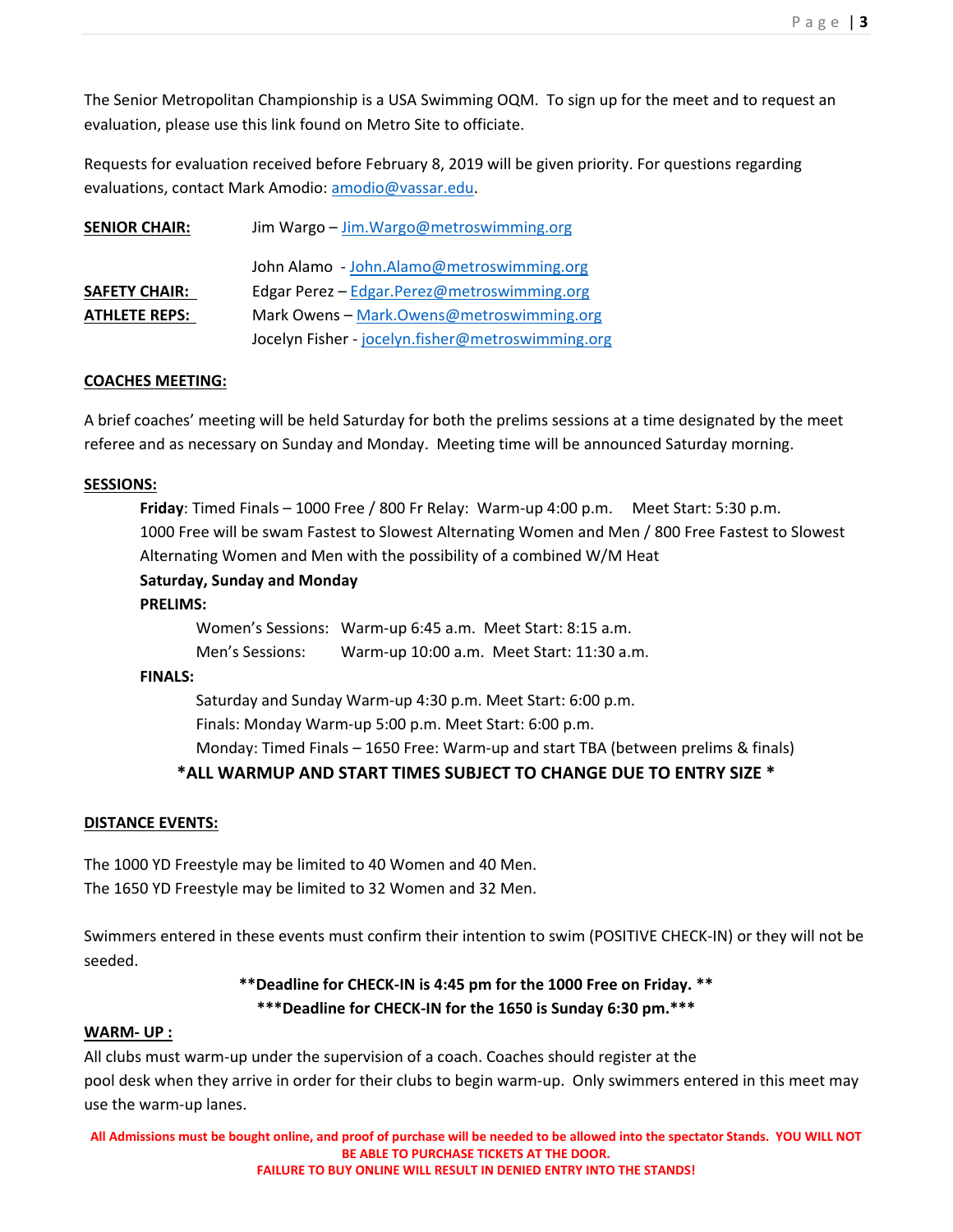All athletes must have a coach in attendance. Athletes participating in the meet without a coach must make prior arrangements with a club participating in the meet and ask for coach coverage. Please notify the Meet Director of any different coaching assignments.

Lane assignments are open on a first come first served basis. Clubs may share lanes with other clubs. No diving will be permitted, except in sprint lanes. Pace lanes will be reserved for swimmers who are being timed by their coaches.

Sprint and Pace Designated Lanes will open the last 30 Minutes of General Warmup. Entry into pool is feet‐first from the end of the pool.

# **FORMAT:**

1. Coaches and swimmers shall have the responsibility to familiarize themselves with the current U.S.A. Swimming Rules and Regulations.

2. There will be preliminary heats and finals in all individual events except the 1000 YD and 1650 YD Freestyle. These events and all relays will be Timed Finals.

A "prelims" break before the relays will be held at the discretion of the Meet Referee and or Meet Director.

3. All Relays are timed finals with the Top 16 relays swimming at Finals.

The event order for the evening sessions will be:

D Final – 8 swimmers (limited to swimmers 18 & under ‐ in 50's and 100's only)

C Bonus Final—8 swimmers (limited to swimmers 18 & under for all events 200 and above)

Consolation Final—8 swimmers

Championship Final—8 swimmers.

There will be a 10 minute break before the relays in all finals sessions.

4. All participating teams will be expected to time lanes, during the meet. Teams should be ready to time at ANY session regardless of participation numbers.

# 5. **SESSIONS FORMAT – In each Preliminary Session there will be a 10 Minute Break after Each Event**.

# **Timing and Work Assignments**

All teams will be given at least one timing and or work assignment regardless of number of entries. Additional assignments will be allocated based of the size of your entry.

Meet Directors will be looking at Team sizes for each session W/M and Finals to Fairly allocate assignments.

All assignments must be manned and filled for the entire length of the session. Teams that fail to fulfill work assignments will face a monetary penalty of \$500 per instance that must be paid prior to the next session or said team's swimmers will not be seeded, cash or check only.

Teams who begin an assignment but fail to complete the assignment for the duration of the session will be fined a monetary penalty of \$250 per situation that also must be paid prior to the start of the next session or swimmers will not be seeded.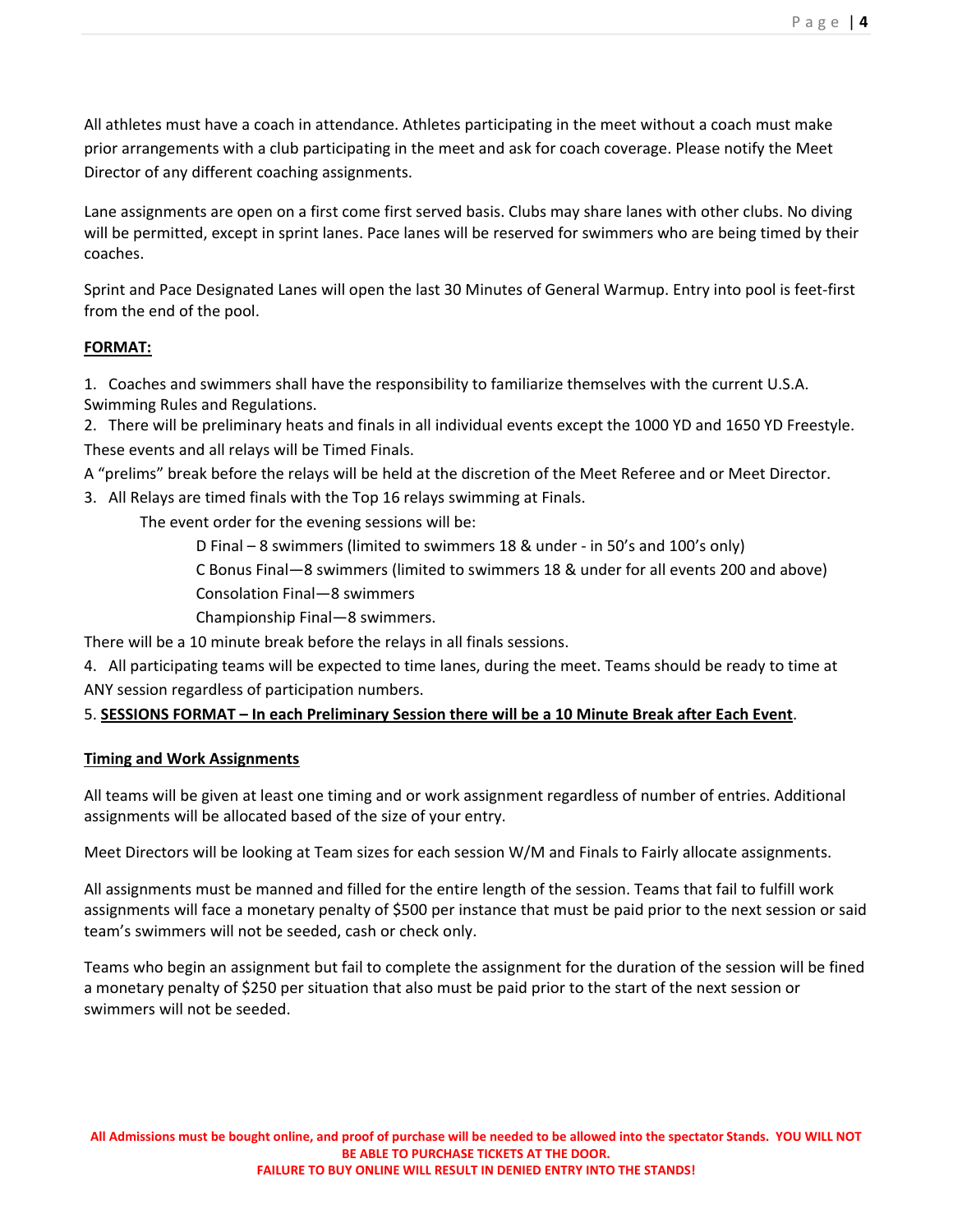Page | **5** 

#### **FINALS:**

**Friday:** All heats of 1000 YD Freestyle to be swum fastest to slowest alternating Women and Men. The 800 Free Relay will be swum fastest to Slowest

**Saturday:** Same order as the Prelims and the fastest 2 heats of the 400 Medley Relay.

**Sunday:** Heats of the 1650 YD Freestyle will run to finish approximately 10‐15 minutes before the start of warm-up for finals. They will be run alternating women and men, slowest to fastest. Warm-up for the 1650 will be adjusted and announced after positive check‐in. The evening session will begin with the fastest heats of the 1650 Freestyle, Women and Men; then the remaining individual events in the same order as prelims; and the fastest 2 heats of the 400 Fr/Relay.

#### **\*\*MONDAY RELAYS\*\***

# **Teams will have the option to choose to compete at the end of the morning session or at the end of finals on Monday. Teams will be asked to declare intentions by 6:30 pm Sunday Night.**

#### **ELIGIBILITY:**

- 1. All swimmers must be registered for 2019 with Metropolitan Swimming, Inc. as of the entry deadline. Any swimmer, who is entered and is unregistered, will be scratched from the meet. Registrations will not be processed at the meet.
- 2. In addition, to be eligible to swim in this meet, swimmers must have competed in individual events in a minimum of three (3) Metropolitan Swimming Inc. sanctioned meets (or Regional or Nationals Championships while registered with and representing Metropolitan Swimming, Inc.) since January 1, 2018 Attendance at a meet as a relay only swimmer will not count as one of the 3 Metro Meets requirement.
- 3. Entry times must equal or better the qualifying standards. Short Course Yards (SCY) times will be the conforming standard and will be seeded faster than LCM and SCM times. Entry times may NOT be converted.
- 4. Times must have been achieved between January 1, 2018 and the meet entry deadline.
- 5. All times must be provable in the SWIMS Database.
- 6. Swimmers entered with un-provable times will not be allowed to swim their events!
- 7. Relays may be entered with composite times.

# **ENTRIES:**

- 1. A swimmer may enter any event for which he/she has met the qualifying standard, but may participate in only six (6) individual events over the course of the weekend.
- 2. If a swimmer exceeds his/her maximum daily or meet allowance of events, and is not properly scratched then the first events listed for that swimmer are the events that he/she will be seeded in and he/she will be scratched from the remainder events.
- 3. A swimmer may not swim more than three (3) individual events at prelims on any one day. Time Trial count towards an athlete's daily max of 3 events per day. Once a swimmer is seeded in a prelims event, it counts as an event for that day.
- 4. A swimmer may swim in any number of relay events during the meet.
- 5. All entries, individual and relay, must be submitted through the USA Swimming OME System (no exceptions) between January 10, 2018 – February 4, 2019. This is the only accepted way to enter this meet.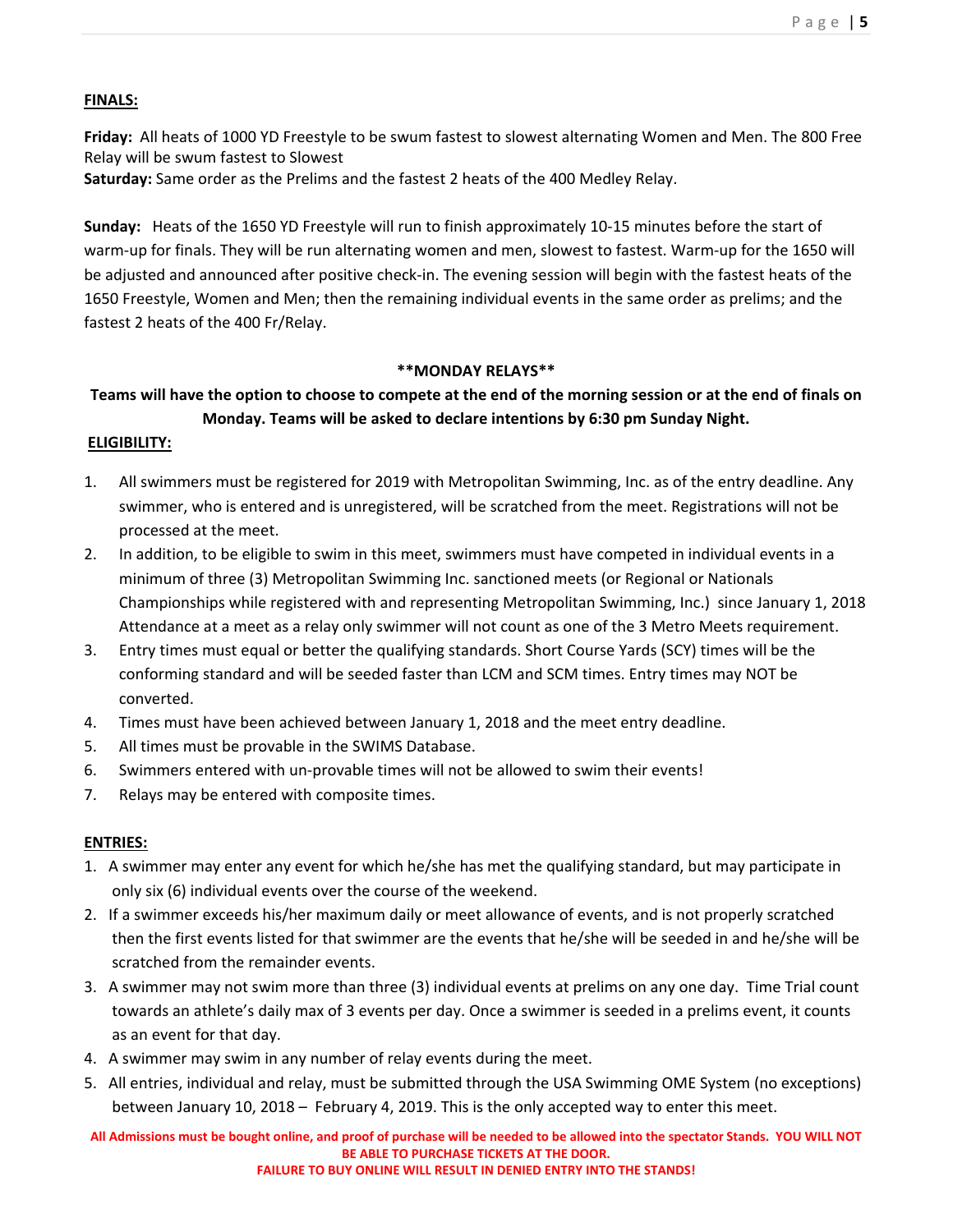- 6. Relay only Swimmers must be entered through the OME System to be eligible to swim.
- 7. Reminder please wait until your athletes have exhausted all of their chances to qualify or improve seed times before finalizing your entry and "check‐out". The OME System does not allow for swimmers to change or delete after closing on February 4th
- 8. Entries' Report must be printed directly from OME after check out as a confirmation of entries. Screen shots or emails will not be accepted as proof of entries!
- 9. Email all questions: ENTRIES@metroswimming.org

# **DISABILITY SWIMMERS:**

Swimmers with disabilities that qualify for Disability National Championships are encouraged to enter. Contact the meet director if you need special consideration.

The athlete (or the athlete's coach) is also responsible for notifying the meet referee of any disability prior to the competition.

# **DEADLINE:**

Entries must be submitted through the USA Swimming OME System between January 10, 2019 through Meet Deadline. This entry date allows any swims achieved through Monday, February 4th to be submitted prior to the deadline.

The OME System will close at 11:59pm on February 4th.

Entries will no longer be accepted on OME after the deadline.

For swimmers qualifying for the first time between February 4th and February 10th coaches must submit information on new entries only, (no times updates will be accepted) no later than 12:00pm (noon) on February 12th to ENTRIES@metroswimming.org

# **ENTRY FEE:**

**INDIVIDUAL ENTRY**: \$6.50 Per Entry **RELAY ENTRY:** \$10.50 Per Relay entered, SWIMMER SURCHARGE: \$10.00 Per swimmer for Metro Surcharge (including relay only swimmers). Credit Card only at OME checkout.

# **"NEW QUALIFIERS or ADDITIONAL ENTRIES"**

All fees for entries achieved after the published deadline MUST have payment received by the start of Prelims on Saturday February 16, 2019 or swimmers will be scratched (cash, check or credit card) Teams should see the Meet Director upon arrival to the meet to settle all invoices.

**CORRECTIONS:** Psych sheets will be posted on the Metro Website on February 9th.

All Corrections and New Entries must be submitted no later than Noon on February 12th by email to ENTRIES@metroswimming.org (corrections include missed or miss-entered events).

# **\$10 WILL be assessed for each correction. Metro Swimming is not responsible for entry errors based on incorrect meet files, computer/servers' errors, software bugs, etc.**

No exceptions will be made to this deadline. No improvements in seed time will be accepted, including improvement's due to changes in course (LCM to SCY or SCM to SCY).

**All Admissions must be bought online, and proof of purchase will be needed to be allowed into the spectator Stands. YOU WILL NOT BE ABLE TO PURCHASE TICKETS AT THE DOOR.** 

**FAILURE TO BUY ONLINE WILL RESULT IN DENIED ENTRY INTO THE STANDS!**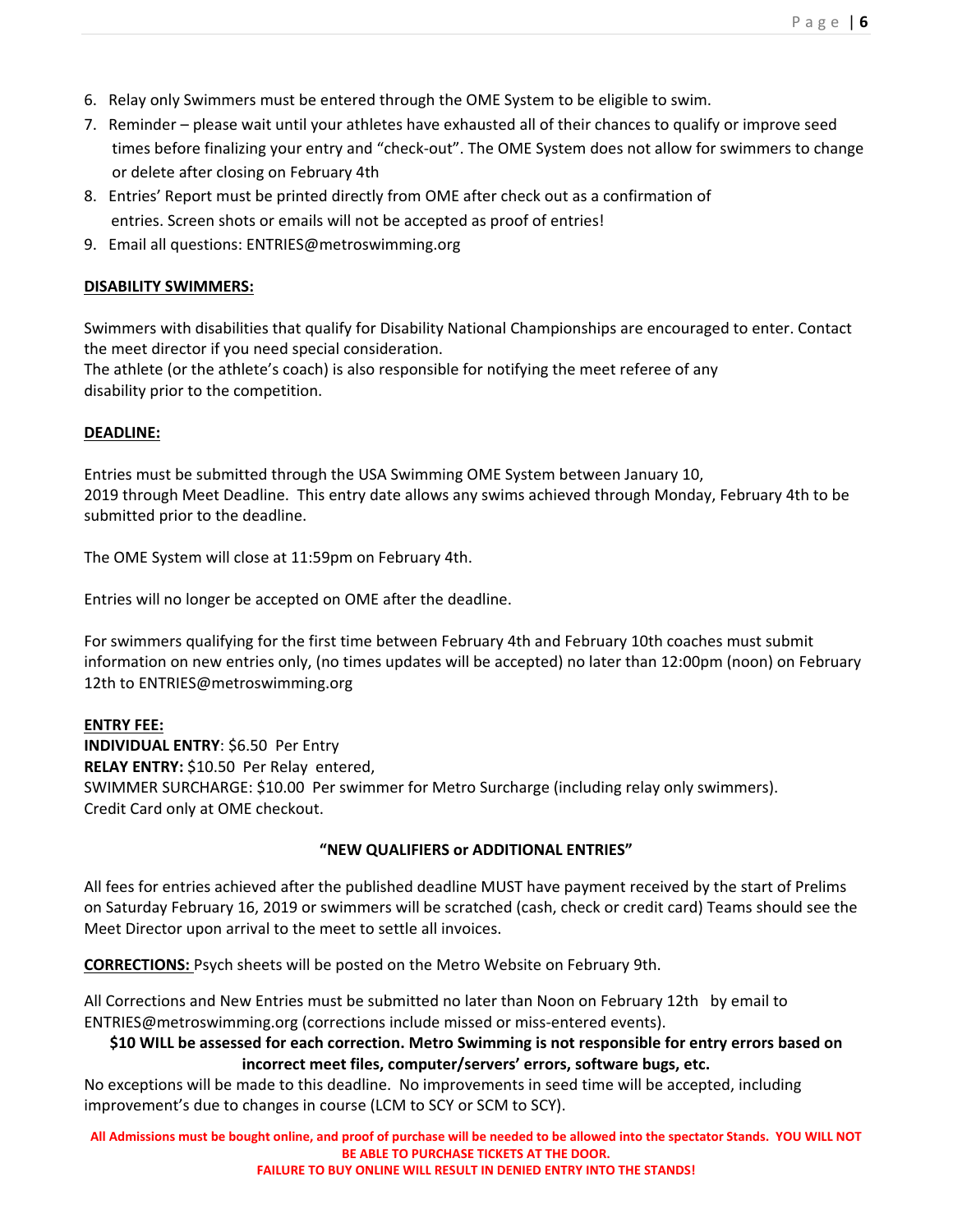# **WARM‐ UP :**

First 60 minutes will be general warm‐up. Last 30 minutes: 2 or more lanes will be open for one‐way sprint. Lanes 1 and 8 will be exclusively for PACE the last 30 minutes All other lanes will remain open for general warm‐up.

# **SCRATCHES: RULES AND PROCEDURES: PLEASE READ VERY CAREFULLY!!**

- 1. POSITIVE CHECK‐IN for the 1000 YD Freestyle MUST be made in person at the pool desk of Lehman College Apex Aquatic Center between 4pm and 4:45pm on Friday February 15, 2019. The 1000 Free will be seeded promptly at 5:00pm.
- 2. Scratches for Saturday, Sunday and Monday will be due no later than 6:30pm the day before the day of completion. i.e. ‐ Scratches for Saturday due Friday by 6:30 pm. Scratches can be made in person and or by email. Entries@metroswimming.org
- 3. Positive check‐in for Monday's distance events will be due no later than 6:30pm on Sunday February 17th. Heats for Monday Distance will be posted at the pool and on Metro Website by end of Sunday Finals.
- 4. In all Timed Final Events (all relays, 1000 and 1650 free) and in all Prelim‐Final events, after the events have been either positively checked or seeded, any swimmer who fails to compete in an individual event heat in which he/she is entered and from which he/she has not been scratched will be barred from all further individual and relay events of that day.

 Additionally, that swimmer shall not be seeded in any individual events on succeeding days unless that swimmer declares his/her intent to swim prior to the close of scratches for that day's events.

- 5. Any swimmer qualifying for a D, C, B, or A final race in an individual event who fails to compete in said final shall be barred from further competition for the remainder of the meet, except as noted in paragraph E. A declared false start under 101.1.3E or deliberate delay of meet under 101.1.5 is not permitted and will be regarded as a failure to compete.
- 6. **IT IS THE COACHES RESPONSIBILITY TO CHECK AND MAKE SURE THEIR ATHLETES ARE PROPERLY SCRATCHED OUT OF FINALS AND THAT THEY ARE NOT MOVED INTO THE FINALS SESSION**. Please make sure to listen and to check all events scratch sheets prior to the event closing to make sure your athletes are properly scratched. Coaches should not leave the competition deck until events are closed that contain their swimmers.
- 7. Heat sheets for same day finals will be posted within 30 minutes of the conclusion of each morning session.
- 8. A swimmer qualifying for any finals swim, based upon the results of the prelims, must notify the Clerk of Course within 30 minutes after announcement of the qualifiers for that event, that he/she may not intend to compete, and further must declare his/her final intention within 30 minutes following his/her last preliminary event.

If a swimmer fails to follow this procedure, he/she will be barred from further competition for the remainder of the meet, except as noted in Rules 207.11.6.A to F. In addition, if a swimmer fails to follow this procedure for the last session of the meet, his/her club will be fined \$150.00 for each instance.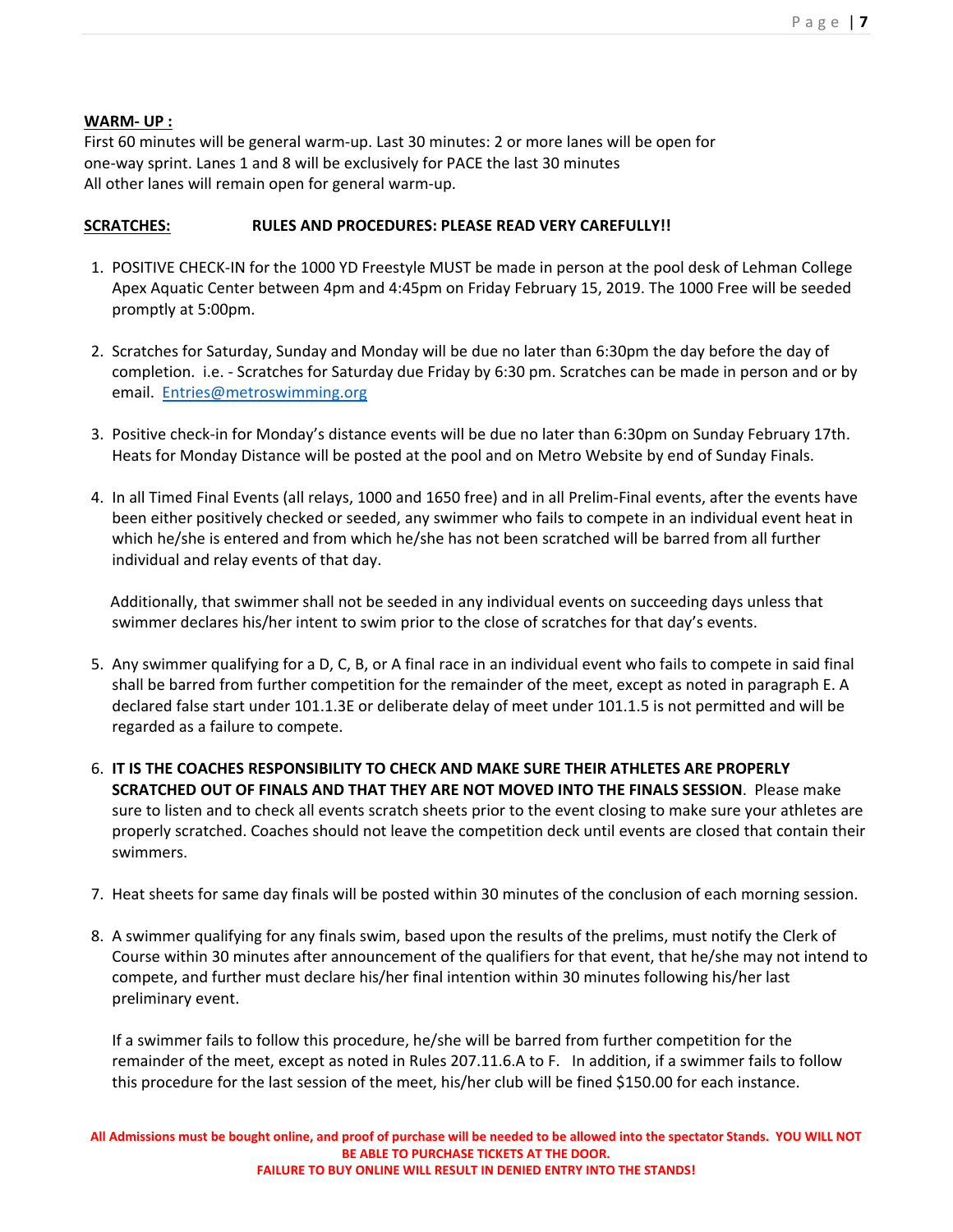#### **RELAY SCRATCH RULES:**

The relay scratch rules will be as follows: Any relay team entered in a relay event and not properly scratched must swim the event. Failure to do so will result in each member of the relay team being barred from the next relay event in which they may otherwise be eligible to compete. A relay team member failing to appear ready to swim for a relay event will be barred from his/her next individual event. Relay members who do appear ready to swim shall not be penalized.

It is the responsibility of the Swimmers and the Coaches to make sure that swimmers have not moved up into the top 30 by the close of the prelims session.

Reminder – C & D Bonus finals are non‐scoring finals and are limited to swimmers 18 and under – swimmers 19 and older will be automatically scratched from the Bonus finals unless they move up to the Consolation final due to scratches.

# **COACHES:**

All coaches must present a valid proof of valid USA Swimming Coach Membership to the Meet Director prior to the commencement of any sanctioned swim meet, and must display this card while on deck. All coaches (and/or assistant coaches) will be required to check‐in at the pool deck in order to be on deck. Wristbands given out to signify compliance with US Membership must be worn at all times of the competition. In accordance with Metropolitan Swimming Inc. Policy, only those coaches who display current, valid USA Swimming credentials will be permitted to act in a coaching capacity at this meet. Live Deck Pass certification is acceptable. **Coaches who do not possess these credentials will be required to leave the deck area.** 

#### **AWARDS:**

Medals for the first 8 places in individual events and first 3 places in relays. Top Women, Men, and Combined Teams Awards will be presented. Female and Male Individual High Point Awards will be presented.

# **SCORING:**

# **All events will be scored to 16 places. Points for Individual events are:**

- Bonus "D" Final for 50 free and 100 events only ‐ non‐scoring
- Bonus "C" Final non‐scoring
- Consolation "B" Final 9, 7, 6, 5, 4, 3, 2, 1
- Championship Final 20, 17, 16, 15, 14, 13, 12, 11

Points will be doubled for relays. Only two relay teams per club may score.

#### **OFFICIALS:**

Meet Referee: Mark Amodio – e‐mail: amodio@vassar.edu Meet Evaluation Process: Mark Amodio – e-mail: amodio@vassar.edu

Officials wishing to volunteer should contact the Meet Referee by February 4th, 2018.

• The Meet is open to all Officials within Metro who wish to and are eligible to be evaluated for advancement and re‐certification. Officials from other LSCs are encouraged to apply.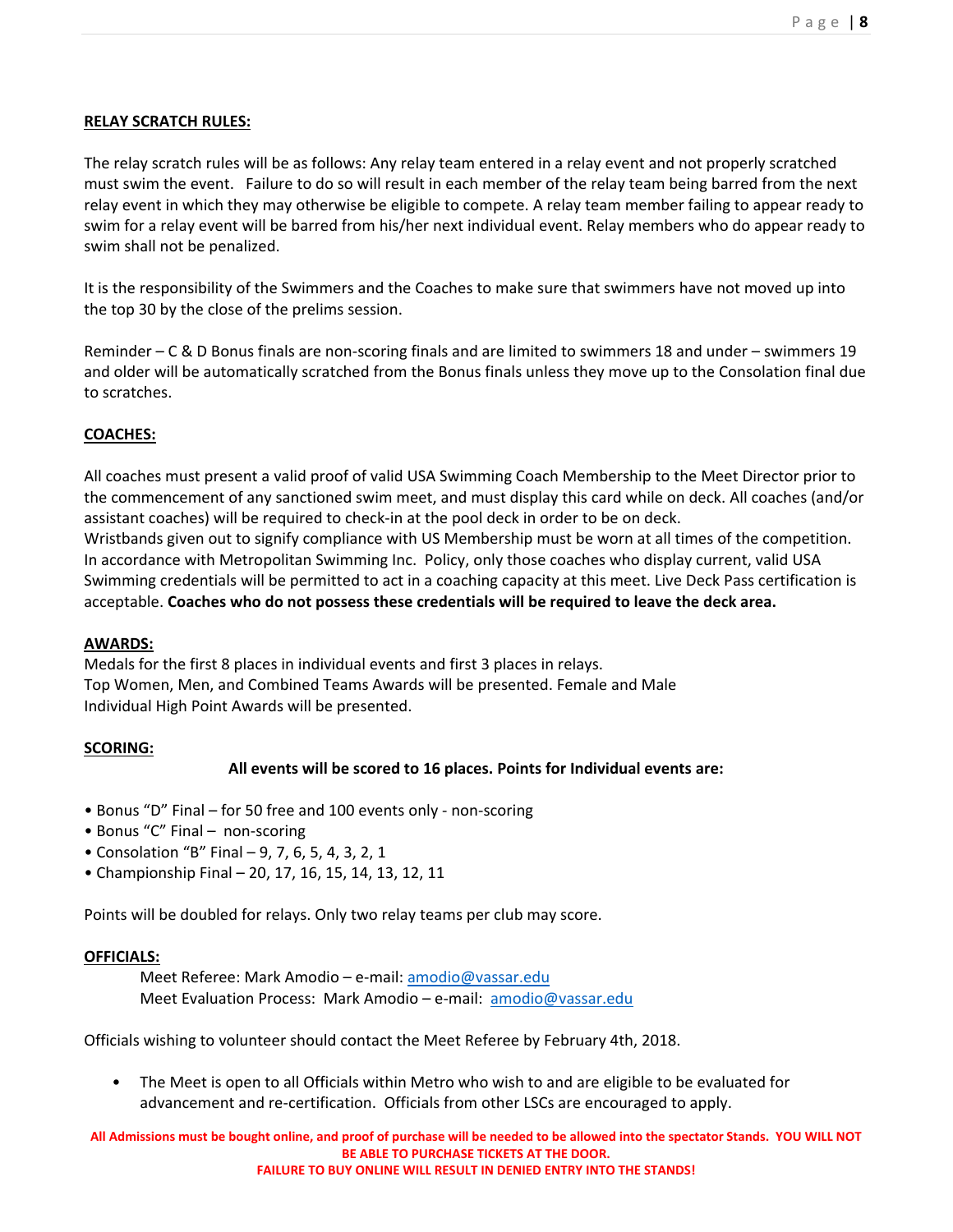- This meet has been approved as an Officials' Qualifying Meet for National certification evaluation.
- Those seeking evaluations must use this link found on the metro site to sign up for the meet and request an evaluation, and they must also fill out and send to the Meet Referee the request for national evaluation form that can be found at https://usaswimming.org/utility/landing‐pages/officials/national‐ certification‐and‐ evaluation
- Email applications directly to Mark Amodio e‐mail: amodio@vassar.edu
- Please send completed requests for evaluation to Mark Amodio at amodio@vassar.edu

# **RULES:**

The 2019 USA Swimming Rules and Regulations will apply.

The USA Swimming Code of Conduct is in effect for the duration of the meet. The overhead start procedure may be used at the discretion of the meet Referee.

#### **\*\*NEW\*\* 05/08/17**

# **For 400m/400y/500y, 800m/1000y and 1500m/1650y events, the last two heats of an event shall be seeded in accordance with 102.5.1A(2).**

# **DECK CHANGING: DECK CHANGES ARE PROHIBITED**

#### **SAFETY:**

All swimmers must wear footwear upon leaving the pool area. Metropolitan Safety and Warm‐up procedures will be in effect. Marshals will be present throughout warm-ups and competition, and have the authority to remove, with the concurrence of the meet Referee, any swimmer, coach, club, or spectator for failure to follow the safety rules.

"Any swimmer entered in the meet must be certified by a USA Swimming member coach as being proficient in performing a racing start or must start each race from within the water. When unaccompanied by a member‐coach, it is the responsibility of the swimmer, or the swimmer's legal guardian, to ensure compliance with this requirement"

#### **DISCLAIMER:**

Upon acceptance of his/her entries, the participant waives all claims against Nassau County Aquatic Center, Nassau County, Metropolitan Swimming Inc., USA Swimming Inc., their agents or representatives for any injury occurring as a result of the meet.

"It is understood that USA Swimming, Inc. and Metropolitan Swimming, Inc. shall be free from liabilities or claims for damages arising by reason of injuries to anyone during the conduct of the event."

# **AUDIO/VISUAL STATEMENT:**

Use of Audio or visual recording devices, including a cell phone, is not permitted in changing areas, rest rooms, locker rooms or behind the starting blocks.

"Operation of a drone, or any other flying apparatus, is prohibited over the venue (pools, athlete/coach areas, spectator areas and open ceiling locker rooms) any time athletes, coaches, officials and/or spectators are present."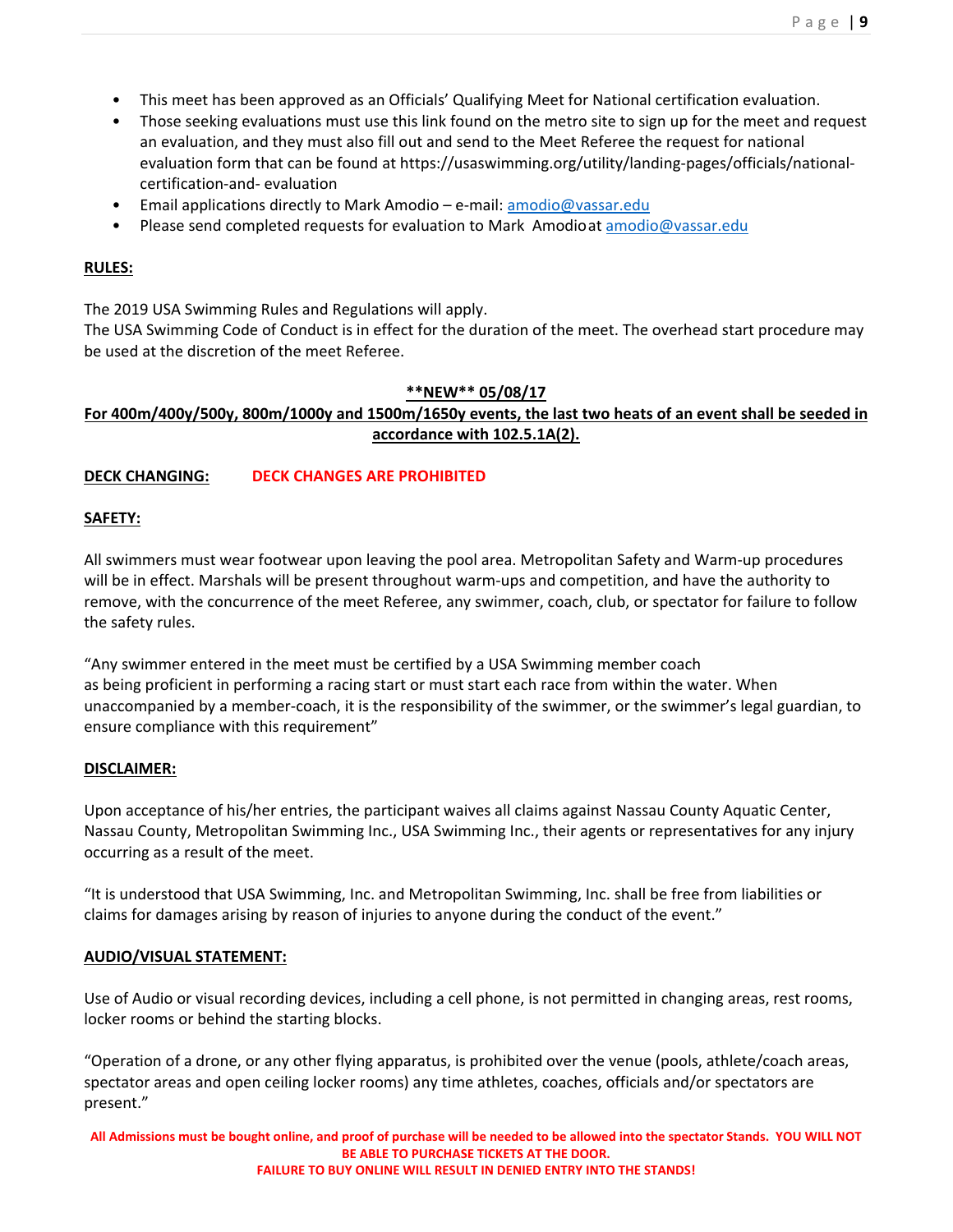#### **ADMISSION:**

# **ALL ADMISSIONS MUST BE BOUGHT ONLINE, AND PROOF OF PURCHASE WILL BE NEEDED TO BE ALLLOWED INTO THE SPECTATOR STANDS. YOU WILL NOT BE ABLE TO BUY TICKETS AT THE DOOR. FAILURE TO BUY ONLINE WILL RESULY IN NO ENTRY**

**TO THE MEET** 

Friday: No fees for admission Saturday, Sunday, Monday: Fee per session: (Separate Women's and Men's Sessions) Adult Admission: \$10.00 per person Child Admission: \$3.00 per person All Women's Pass: \$35.00 – **Includes Finals** All Men's Pass: \$35.00 – **Includes Finals**

# TICKET LINK:

https://metromeets.ticketleap.com/2019-metropolitan-winter-senior-mets/dates/Feb-15-2019\_at\_0800AM

Only swimmers, coaches with current USA Swimming certification credentials, and officials will be allowed on deck. Coaches will be required to wear an identification bracelet at all times and be able to produce said identification.

#### **PROGRAMS:**

Psych Sheets and Finals Programs: \$3.00 per session Purchasing an All Session Pass will include Meet program for Prelims and a Finals Heat Sheet

#### **MERCHANTS:**

THERE WIL BE NO CONCESSIONS AVAILABLE DURING THE MEET Vendors will be available with swimming merchandise throughout the meet.

#### **PARKING:**

Parking is available on the street and in the area (be aware of all parking signs and rules). Parking in the lot is available for a 10.00 Charge Coaches and Official please show your Deck Pass for FREE PARKING.

#### **TIME TRIALS:**

Time Trials may be offered at the discretion of the meet referee and based off the meet timelines. Time Trials will be conducted at the end of Finals each night including Fridays Timed Finals Session (Signup will open at the start of the session Friday and be open for 30 minutes). Signup for the Time Trials will be offered during each prelim session and a time trials session will not run more than 30 minutes.

Time trials will be limited to 30 minutes; They will cost \$15.00 per swim. Time Trials of the 1000/ 1650 during the 1650 on Monday ….and space limited to available open lanes. Time trials will be open only to swimmers who are entered in individual events in the meet.

Swimmers are allowed a maximum of two (2) time trials over the course of the weekend. Time Trial swims count towards an athlete's daily max of 3 events per day. Fee for Relay Time Trials will be \$20.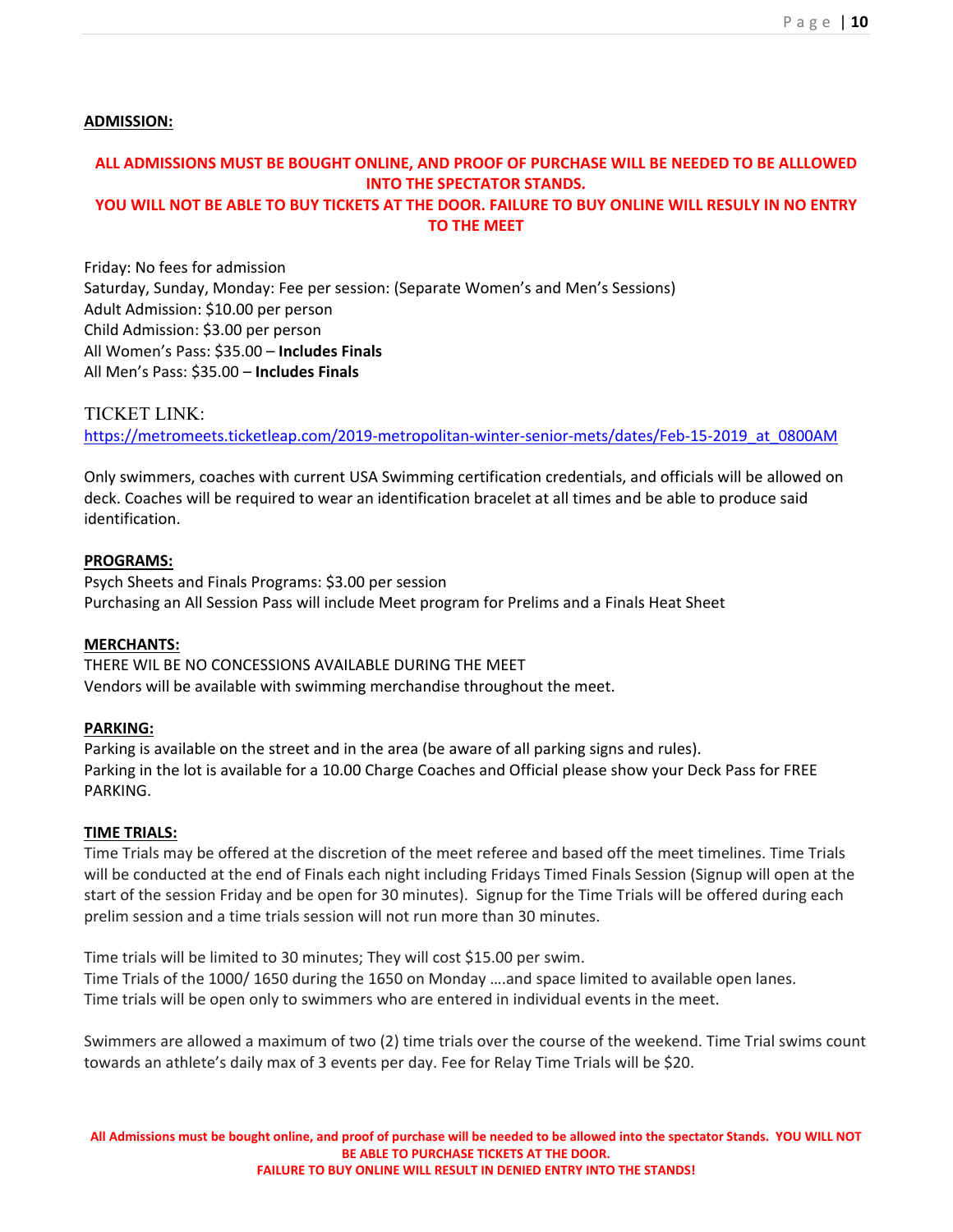# **DIRECTIONS:**

# **FROM VERRAZANO NARROWS BRIDGE AND KENNEDY AIRPORT:**

Follow signs to Belt Parkway/Long Island East. Take Belt Parkway eastbound past Kennedy Airport – after Kennedy Airport stay in the left lane and look for signs to Southern State Parkway East. Take So. State Parkway East to Meadowbrook Parkway (northbound) to NY‐24

Hempstead Turnpike (exit M\$) East. On Hempstead Turnpike go to the left lane and make a left at the first light (Merrick Ave.) – At first traffic light make a right. This is the entrance to the pool.

# **FROM WHITESTONE AND THROGS NECK BRIDGES:**

Take Cross Island Parkway South to Exit 29, Grand Central Parkway Eastbound. Follow Grand Central Parkway to Meadowbrook Parkway southbound (Jones Beach). Get off Meadowbrook Parkway at NY‐24 Hempstead Turnpike. (Exit M4). On Hempstead Turnpike g to the left lane and make a left at the first light (Merrick Ave.) – At first traffic light make a right. This is the entrance to the pool.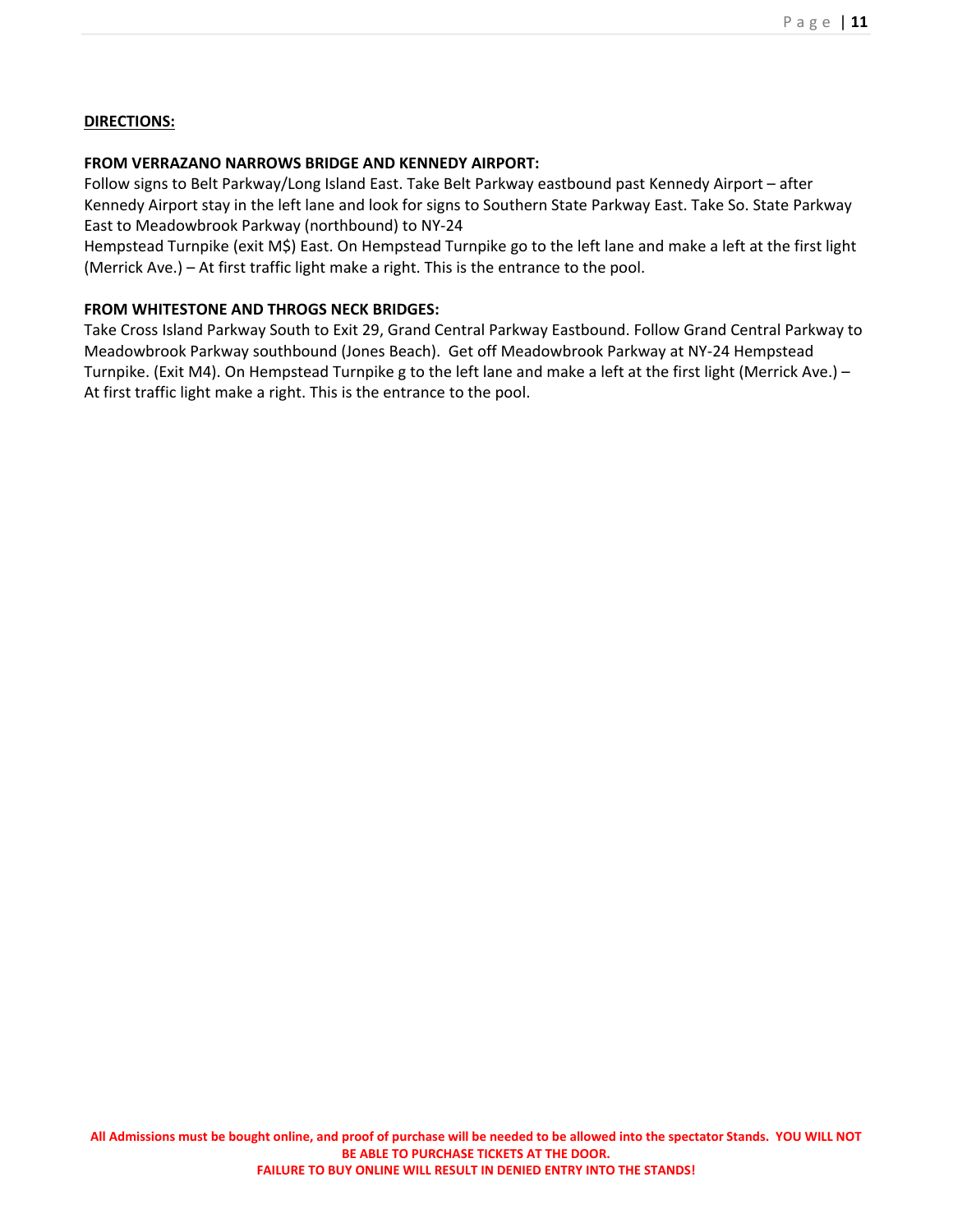| <b>Time Standards</b> |            |            |                |                  |                |            |            |            |
|-----------------------|------------|------------|----------------|------------------|----------------|------------|------------|------------|
| <b>SCY</b>            | <b>LCM</b> | <b>SCM</b> | $^{\#}$        | <b>Event</b>     | $^{\#}$        | <b>SCM</b> | <b>LCM</b> | <b>SCY</b> |
| 10:44.99              | 9:35.69    | 9:22.89    | 1              | <b>1000 Free</b> | $\overline{2}$ | 8:51.69    | 9:04.49    | 10:09.99   |
| 1:10.29               | 1:20.09    | 1:18.09    | 3              | 100 Breast       | $\overline{4}$ | 1:10.49    | 1:12.49    | 1:03.49    |
| 1:58.29               | 2:14.49    | 2:11.29    | 5              | 200 Free         | 6              | 2:00.69    | 2:03.89    | 1:48.69    |
| 1:00.19               | 1:07.89    | 1:06.79    | $\overline{7}$ | $100$ Fly        | 8              | 1:01.09    | 1:02.49    | 54.99      |
| 4:41.99               | 5:21.89    | 5:12.99    | 9              | 400 IM           | 10             | 4:40.79    | 4:57.19    | 4:21.99    |
| 8:05.39               | 9:11.59    | 8:58.79    | 11             | 800 Free Relay   | 12             | 8:11.09    | 8:23.89    | 7:22.39    |
| 2:11.99               | 2:30.49    | 2:26.49    | 13             | 200 IM           | 14             | 2:14.79    | 2:17.99    | 2:01.39    |
| 25.19                 | 28.79      | 27.99      | 15             | 50 Free          | 16             | 25.39      | 26.19      | 22.79      |
| 1:00.69               | 1:08.59    | 1:07.39    | 17             | 100 Back         | 18             | 1:02.19    | 1:03.39    | 55.99      |
| 5:10.99               | 4:37.59    | 4:31.19    | 19             | 500 Free         | 20             | 4:16.79    | 4:22.79    | 4:52.99    |
| 4:12.29               | 4:46.49    | 4:40.09    | 21             | 400 Medley Relay | 22             | 4:11.99    | 4:18.39    | 3:46.99    |
| 18:12.99              | 18:34.89   | 18:10.89   | 23             | <b>1650 Free</b> | 24             | 17:16.79   | 17:40.79   | 17:19.99   |
| 2:11.49               | 2:28.39    | 2:25.99    | 25             | 200 Back         | 26             | 2:15.39    | 2:17.79    | 2:01.99    |
| 2:31.99               | 2:52.69    | 2:48.69    | 27             | 200 Breast       | 28             | 2:35.39    | 2:39.39    | 2:19.99    |
| 54.69                 | 1:02.29    | 1:00.79    | 29             | 100 Free         | 30             | 55.19      | 56.79      | 49.69      |
| 2:15.99               | 2:33.79    | 2:30.99    | 31             | <b>200 Fly</b>   | 32             | 2:17.69    | 2:20.49    | 2:03.99    |
| 3:45.79               | 4:17.29    | 4:11.69    | 33             | 400 Free Relay   | 34             | 3:44.19    | 3:50.59    | 3:21.89    |

# **2019 Senior Metropolitan Winter Championships**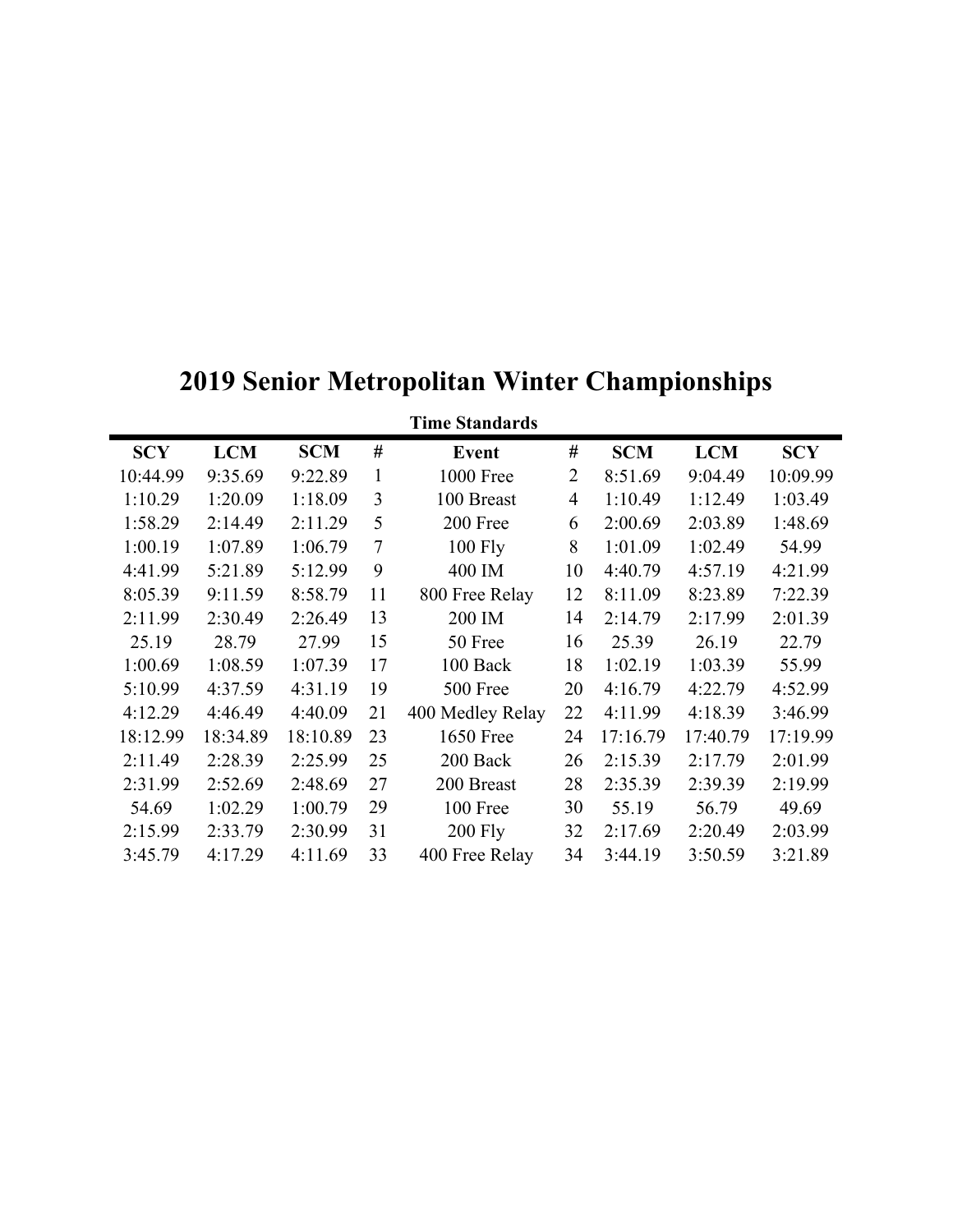# **Lehman College Feb 15-18 2019**

# **Session Report**

# Session: 1 Friday - 1000 free and 800 free relay Day of Meet: 1 Starts at 05:30 PM Heat Interval: 30 Seconds / Back +15 Seconds

| Round  | Event                                                    | <b>Entries</b>   | <b>Heats</b> | <b>Starts at</b> | Actual                                                         |
|--------|----------------------------------------------------------|------------------|--------------|------------------|----------------------------------------------------------------|
| Finals | 1 Women 1000 Freestyle                                   | $\theta$         | $_{0}$       |                  | 05:30 PM e05:30 PM                                             |
| Finals | 2 Men 1000 Freestyle<br>Break: 10 Minutes:               | $\theta$         | 0            |                  | 05:30 PM e05:30 PM                                             |
| Finals | 11 Women 800 Freestyle Relay                             | $\theta$         | 0            |                  | 05:40 PM e05:40 PM                                             |
| Finals | 12 Men 800 Freestyle Relay<br>Finish Time<br>Finish Time | $\boldsymbol{0}$ | $\Omega$     |                  | 05:40 PM e05:40 PM<br>05:40 PM e05:40 PM<br>07:45 PM e07:45 PM |

# Session: 2 Saturday Womens Prelims Session

# Day of Meet: 2 Starts at 08:15 AM Heat Interval: 15 Seconds / Back +15 Seconds

| Round   | Event                                          | <b>Entries</b> | <b>Heats</b> | <b>Starts at</b> | Actual             |
|---------|------------------------------------------------|----------------|--------------|------------------|--------------------|
| Prelims | 3 Women 100 Breaststroke<br>Break: 10 Minutes: | $\theta$       | $\theta$     |                  | 08:15 AM e08:15 AM |
| Prelims | 5 Women 200 Freestyle<br>Break: 10 Minutes:    | $\theta$       | $\theta$     |                  | 08:25 AM e08:25 AM |
| Prelims | 7 Women 100 Butterfly<br>Break: 10 Minutes:    | $\theta$       | $\theta$     |                  | 08:35 AM e08:35 AM |
| Prelims | 9 Women 400 IM<br>Break: 10 Minutes:           | $\bf{0}$       | $\theta$     |                  | 08:45 AM e08:45 AM |
|         | Finish Time                                    |                |              |                  | 08:55 AM e08:55 AM |

# Session: 2A Saturday Mens Prelims Session

Day of Meet: 2 Starts at 11:30 AM Heat Interval: 15 Seconds / Back +15 Seconds

| Round   | Event                                        | <b>Entries</b> | <b>Heats</b> | <b>Starts at</b> | Actual                        |
|---------|----------------------------------------------|----------------|--------------|------------------|-------------------------------|
| Prelims | 4 Men 100 Breaststroke<br>Break: 10 Minutes: | $\theta$       | $\theta$     |                  | 11:30 AM e11:30 AM            |
| Prelims | 6 Men 200 Freestyle<br>Break: 10 Minutes:    | $\theta$       | $\theta$     |                  | 11:40 AM e11:40 AM            |
| Prelims | 8 Men 100 Butterfly<br>Break: 10 Minutes:    | $\theta$       | $\Omega$     |                  | $11:50$ AM $e11:50$ AM        |
| Prelims | 10 Men 400 IM<br>Break: 10 Minutes:          | $\theta$       | $\theta$     |                  | 12:00 PM e12:00 PM            |
|         | Finish Time                                  |                |              |                  | $12:10 \text{ PM }$ e12:10 PM |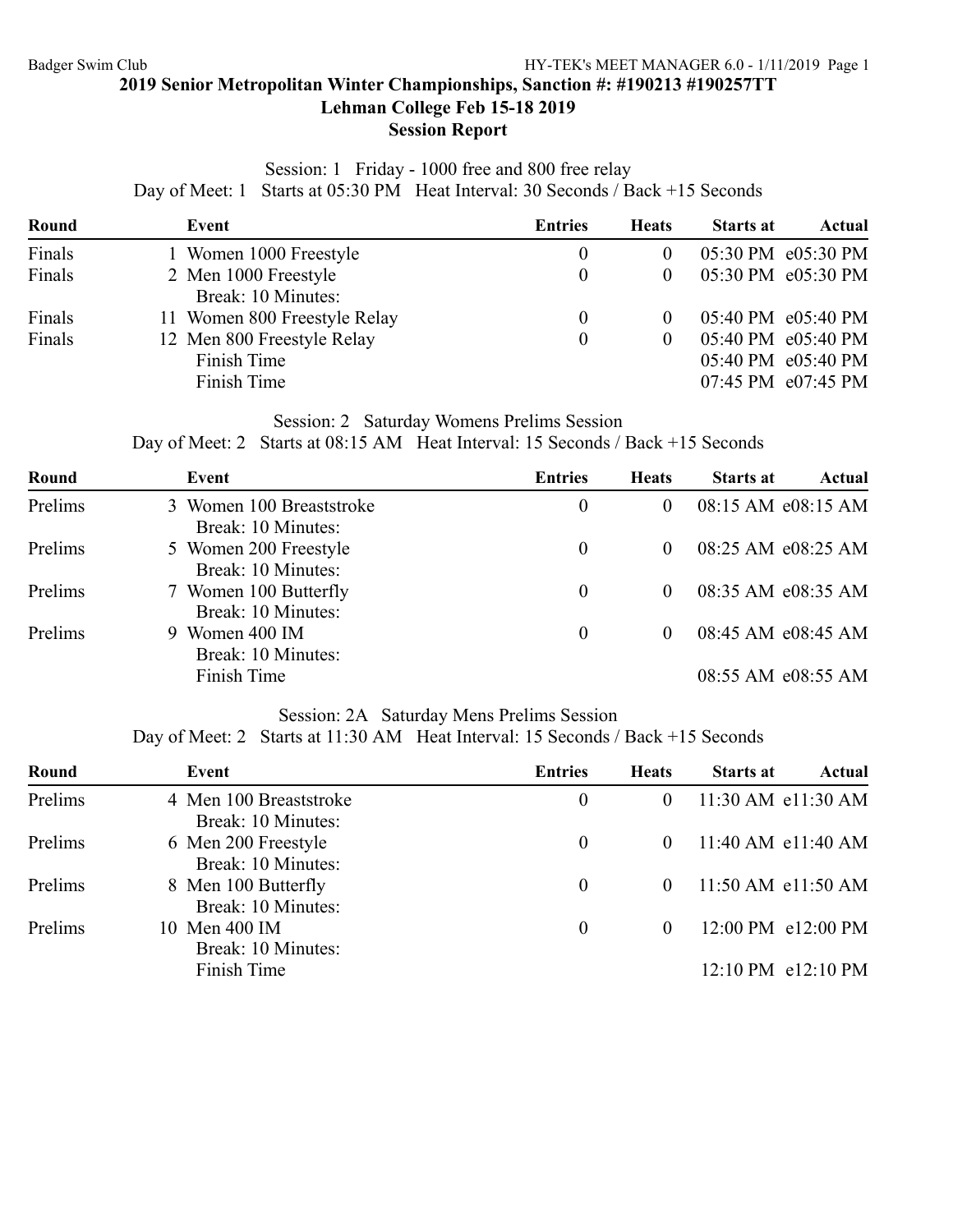# **Lehman College Feb 15-18 2019**

# **Session Report**

Session: 3 Saturday Finals

Day of Meet: 2 Starts at 06:00 PM Heat Interval: 65 Seconds / Back +15 Seconds

| Event                | <b>Entries</b>                                                                                                                                                                        |    | <b>Starts at</b> | Actual                                                                                                                                                                                                       |
|----------------------|---------------------------------------------------------------------------------------------------------------------------------------------------------------------------------------|----|------------------|--------------------------------------------------------------------------------------------------------------------------------------------------------------------------------------------------------------|
|                      | 0                                                                                                                                                                                     |    |                  |                                                                                                                                                                                                              |
|                      | $\boldsymbol{0}$                                                                                                                                                                      |    |                  |                                                                                                                                                                                                              |
|                      | $\theta$                                                                                                                                                                              |    |                  |                                                                                                                                                                                                              |
|                      | $\theta$                                                                                                                                                                              |    |                  |                                                                                                                                                                                                              |
|                      | $\theta$                                                                                                                                                                              |    |                  |                                                                                                                                                                                                              |
|                      | $\boldsymbol{0}$                                                                                                                                                                      |    |                  |                                                                                                                                                                                                              |
|                      | $\boldsymbol{0}$                                                                                                                                                                      |    |                  |                                                                                                                                                                                                              |
|                      | $\theta$                                                                                                                                                                              |    |                  |                                                                                                                                                                                                              |
| Entry / Heat Totals: | $\theta$                                                                                                                                                                              | 28 |                  |                                                                                                                                                                                                              |
| Finish Time          |                                                                                                                                                                                       |    |                  | 07:47 PM e07:47 PM                                                                                                                                                                                           |
| Finish Time          |                                                                                                                                                                                       |    |                  | 07:52 PM e07:52 PM                                                                                                                                                                                           |
|                      | 3 Women 100 Breaststroke<br>4 Men 100 Breaststroke<br>5 Women 200 Freestyle<br>6 Men 200 Freestyle<br>7 Women 100 Butterfly<br>8 Men 100 Butterfly<br>9 Women 400 IM<br>10 Men 400 IM |    | <b>Heats</b>     | 4 u 06:00 PM e06:00 PM<br>4 u 06:11 PM e06:11 PM<br>3 u 06:21 PM e06:21 PM<br>3 u 06:33 PM e06:33 PM<br>4 u 06:44 PM e06:44 PM<br>4 u 06:54 PM e06:54 PM<br>3 u 07:04 PM e07:04 PM<br>3 u 07:25 PM e07:25 PM |

# Session: 4 Sunday Womens Prelims Session

Day of Meet: 3 Starts at 08:15 AM Heat Interval: 15 Seconds / Back +15 Seconds

| Round    | Event                     | <b>Entries</b>   | <b>Heats</b> | <b>Starts at</b> | Actual             |
|----------|---------------------------|------------------|--------------|------------------|--------------------|
| Prelims  | 13 Women 200 IM           | $\boldsymbol{0}$ | $\theta$     |                  | 08:15 AM e08:15 AM |
|          | Break: 10 Minutes:        |                  |              |                  |                    |
| Prelims  | 15 Women 50 Freestyle     | $\theta$         | $\theta$     |                  | 08:25 AM e08:25 AM |
|          | Break: 10 Minutes:        |                  |              |                  |                    |
| Prelims  | 17 Women 100 Backstroke   | $\bf{0}$         | $\Omega$     |                  | 08:35 AM e08:35 AM |
|          | Break: 10 Minutes:        |                  |              |                  |                    |
| Prelims  | 19 Women 500 Freestyle    | $\theta$         | $\theta$     |                  | 08:45 AM e08:45 AM |
|          | Break: 10 Minutes:        |                  |              |                  |                    |
| Finals-S | 21 Women 400 Medley Relay | $\bf{0}$         | $\Omega$     |                  | 08:55 AM e08:55 AM |
|          | Finish Time               |                  |              |                  | 08:55 AM e08:55 AM |
|          |                           |                  |              |                  |                    |

# Session: 4A Sunday Mens Prelims Session

|  |  |  |  | Day of Meet: 3 Starts at 11:30 AM Heat Interval: 15 Seconds / Back +15 Seconds |
|--|--|--|--|--------------------------------------------------------------------------------|
|--|--|--|--|--------------------------------------------------------------------------------|

| Round    | Event                                         | <b>Entries</b>   | <b>Heats</b> | <b>Starts at</b> | <b>Actual</b>      |
|----------|-----------------------------------------------|------------------|--------------|------------------|--------------------|
| Prelims  | 14 Men 200 IM<br>Break: 10 Minutes:           | $\theta$         | $\theta$     |                  | 11:30 AM e11:30 AM |
| Prelims  | 16 Men 50 Freestyle<br>Break: 10 Minutes:     | $\theta$         | $\theta$     |                  | 11:40 AM e11:40 AM |
| Prelims  | 18 Men 100 Backstroke<br>Break: 10 Minutes:   | $\theta$         | $\theta$     |                  | 11:50 AM e11:50 AM |
| Prelims  | 20 Men 500 Freestyle<br>Break: 10 Minutes:    | $\theta$         | $\theta$     |                  | 12:00 PM e12:00 PM |
| Finals-S | 22 Men 400 Medley Relay<br>Break: 10 Minutes: | $\boldsymbol{0}$ | $\theta$     |                  | 12:10 PM e12:10 PM |
|          | Finish Time                                   |                  |              |                  | 12:20 PM e12:20 PM |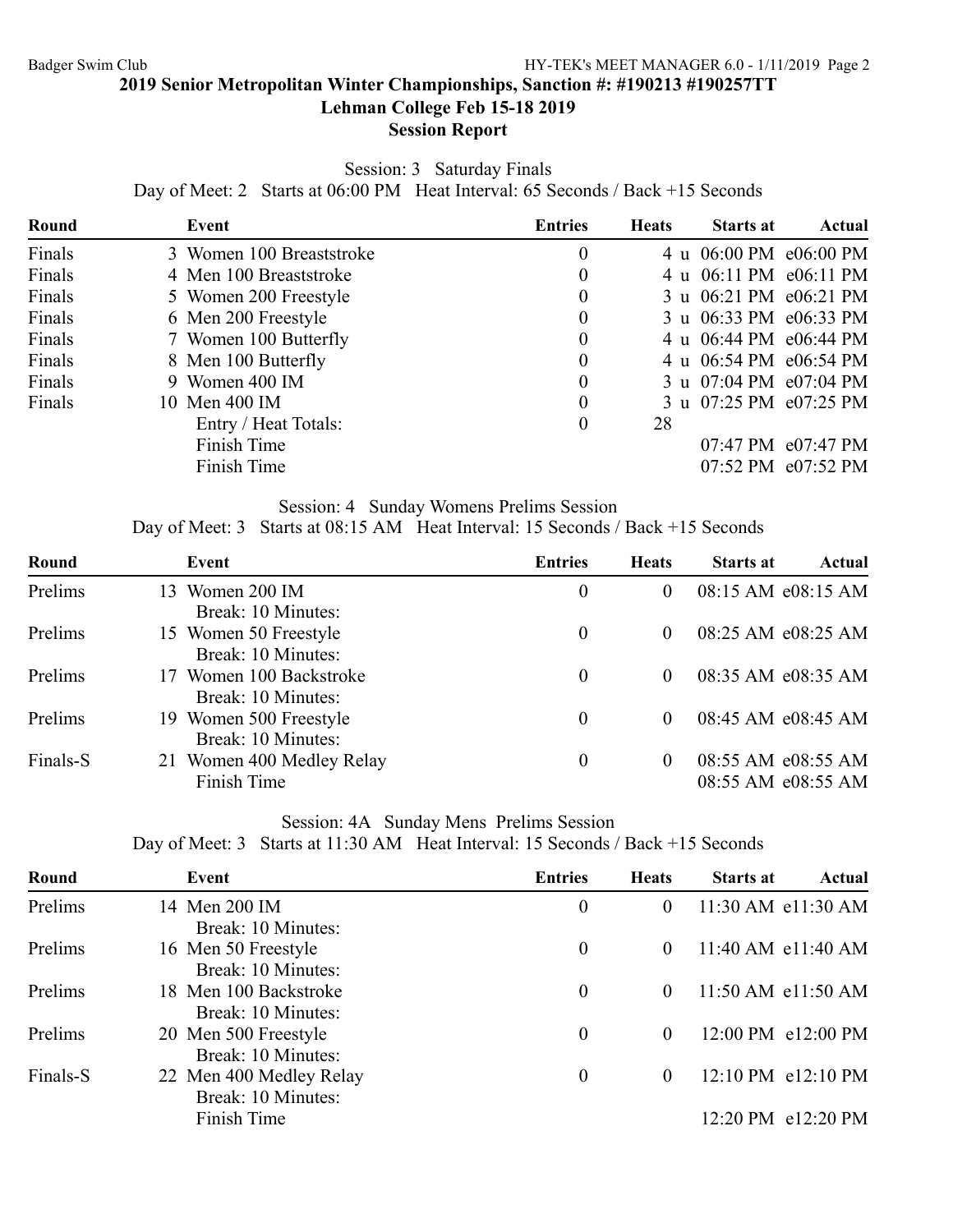**Lehman College Feb 15-18 2019**

# **Session Report**

Session: 5 Sunday Finals

Day of Meet: 3 Starts at 06:00 PM Heat Interval: 65 Seconds / Back +15 Seconds

| Round    | Event                     | <b>Entries</b>   | <b>Heats</b> | <b>Starts at</b> | Actual                 |
|----------|---------------------------|------------------|--------------|------------------|------------------------|
| Finals   | 13 Women 200 IM           | $\boldsymbol{0}$ |              |                  | 3 u 06:00 PM e06:00 PM |
| Finals   | 14 Men 200 IM             | $\boldsymbol{0}$ |              |                  | 3 u 06:13 PM e06:13 PM |
| Finals   | 15 Women 50 Freestyle     | $\theta$         |              |                  | 4 u 06:25 PM e06:25 PM |
| Finals   | 16 Men 50 Freestyle       | $\boldsymbol{0}$ |              |                  | 4 u 06:32 PM e06:32 PM |
| Finals   | 17 Women 100 Backstroke   | $\overline{0}$   |              |                  | 4 u 06:39 PM e06:39 PM |
| Finals   | 18 Men 100 Backstroke     | $\theta$         |              |                  | 4 u 06:50 PM e06:50 PM |
| Finals   | 19 Women 500 Freestyle    | $\boldsymbol{0}$ |              |                  | 3 u 07:01 PM e07:01 PM |
| Finals   | 20 Men 500 Freestyle      | $\overline{0}$   |              |                  | 3 u 07:28 PM e07:28 PM |
| Finals-2 | 21 Women 400 Medley Relay | $\boldsymbol{0}$ | $\theta$     |                  | 07:55 PM e07:55 PM     |
| Finals-2 | 22 Men 400 Medley Relay   | $\theta$         | 0            |                  | 07:55 PM e07:55 PM     |
|          | Entry / Heat Totals:      | $\theta$         | 28           |                  |                        |
|          | Finish Time               |                  |              |                  | 07:55 PM e07:55 PM     |
|          | Finish Time               |                  |              |                  | 08:00 PM e08:00 PM     |

# Session: 6 Monday Womens Prelims Session

Day of Meet: 4 Starts at 08:15 AM Heat Interval: 15 Seconds / Back +15 Seconds

| Round    | Event                                                             | <b>Entries</b> | <b>Heats</b> | <b>Starts at</b> | Actual                                   |
|----------|-------------------------------------------------------------------|----------------|--------------|------------------|------------------------------------------|
| Prelims  | 25 Women 200 Backstroke<br>Break: 10 Minutes:                     | $\overline{0}$ | $\theta$     |                  | 08:15 AM e08:15 AM                       |
| Prelims  | 27 Women 200 Breaststroke                                         | $\theta$       | $\theta$     |                  | 08:25 AM e08:25 AM                       |
| Prelims  | Break: 10 Minutes:<br>29 Women 100 Freestyle                      | $\theta$       | $\theta$     |                  | 08:35 AM e08:35 AM                       |
| Prelims  | Break: 10 Minutes:<br>31 Women 200 Butterfly                      | $\theta$       | $\theta$     |                  | 08:45 AM e08:45 AM                       |
| Finals-S | Break: 10 Minutes:<br>33 Women 400 Freestyle Relay<br>Finish Time | $\theta$       | $\theta$     |                  | 08:55 AM e08:55 AM<br>08:55 AM e08:55 AM |

# Session: 6A Monday Mens Prelims Session

| Round    | Event                      | <b>Entries</b> | <b>Heats</b> | <b>Starts at</b> | Actual                 |
|----------|----------------------------|----------------|--------------|------------------|------------------------|
| Prelims  | 26 Men 200 Backstroke      | 0              | $\theta$     |                  | 11:30 AM e11:30 AM     |
|          | Break: 10 Minutes:         |                |              |                  |                        |
| Prelims  | 28 Men 200 Breaststroke    | $\overline{0}$ | $\theta$     |                  | $11:40$ AM $e11:40$ AM |
|          | Break: 10 Minutes:         |                |              |                  |                        |
| Prelims  | 30 Men 100 Freestyle       | 0              | $\Omega$     |                  | $11:50$ AM $e11:50$ AM |
|          | Break: 10 Minutes:         |                |              |                  |                        |
| Prelims  | 32 Men 200 Butterfly       | 0              | $\theta$     |                  | 12:00 PM e12:00 PM     |
|          | Break: 10 Minutes:         |                |              |                  |                        |
| Finals-S | 34 Men 400 Freestyle Relay | $\overline{0}$ | $\theta$     |                  | 12:10 PM e12:10 PM     |
|          | Finish Time                |                |              |                  | 12:10 PM e12:10 PM     |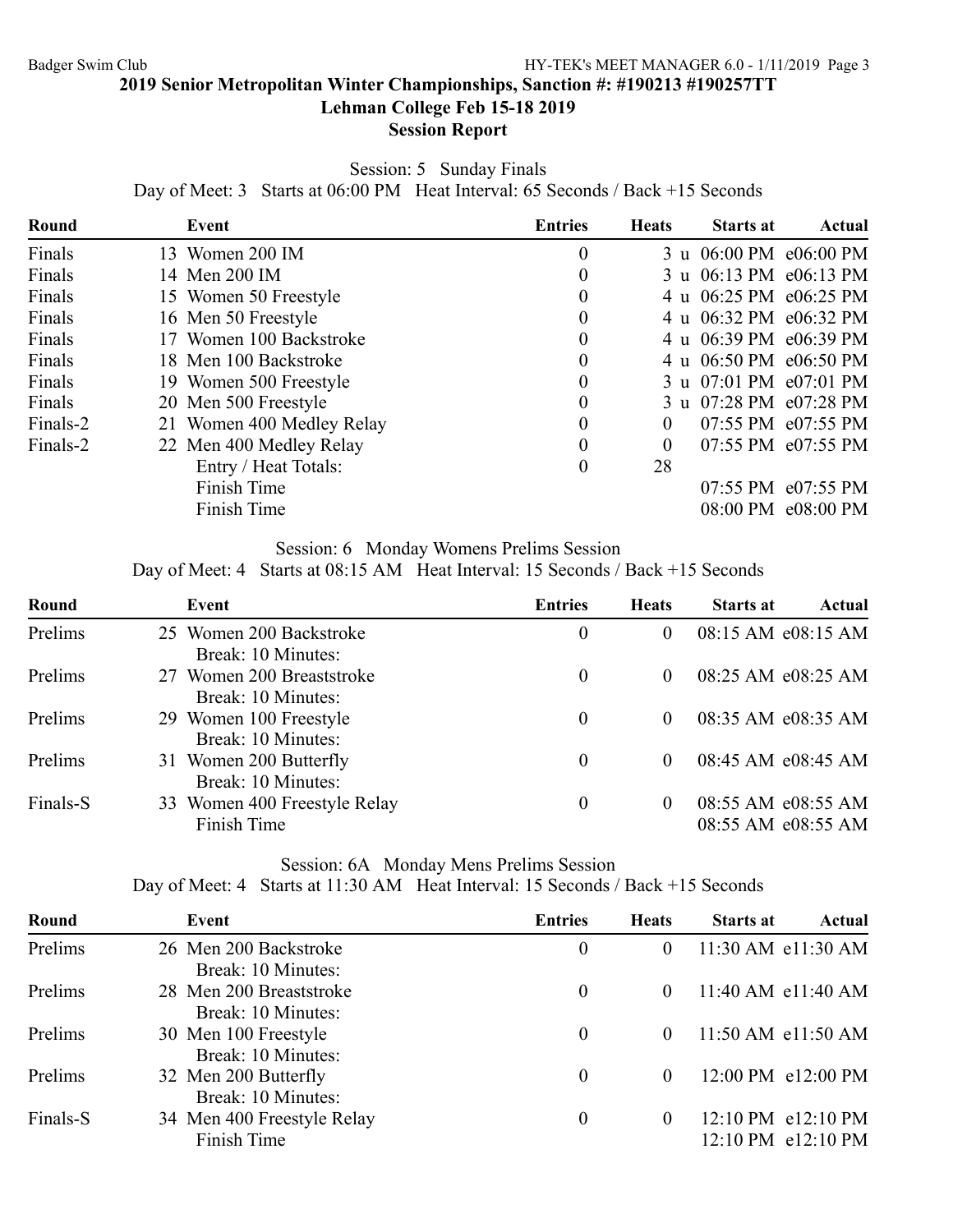**Lehman College Feb 15-18 2019**

# **Session Report**

# Session: 7 Monday 1650 free

Day of Meet: 4 Starts at 02:45 PM Heat Interval: 60 Seconds / Back +15 Seconds

| Round    | Event                                | Entries | <b>Heats</b> | <b>Starts at</b> | Actual                                                                         |
|----------|--------------------------------------|---------|--------------|------------------|--------------------------------------------------------------------------------|
| Finals-S | 23 Women 1650 Freestyle              |         |              |                  | $02:45 \text{ PM } e02:45 \text{ PM}$                                          |
| Finals-S | 24 Men 1650 Freestyle<br>Finish Time |         |              |                  | $02:45 \text{ PM } e02:45 \text{ PM}$<br>$02:45 \text{ PM } e02:45 \text{ PM}$ |

Session: 8 Monday Finals

Day of Meet: 4 Starts at 06:00 PM Heat Interval: 65 Seconds / Back +15 Seconds

| Round    | Event                        | <b>Entries</b>   | <b>Heats</b>   | <b>Starts at</b> | Actual                 |
|----------|------------------------------|------------------|----------------|------------------|------------------------|
| Finals-1 | 23 Women 1650 Freestyle      | $\boldsymbol{0}$ | $\overline{0}$ |                  | 06:00 PM e06:00 PM     |
| Finals-1 | 24 Men 1650 Freestyle        | $\boldsymbol{0}$ | $\overline{0}$ |                  | 06:00 PM e06:00 PM     |
| Finals   | 25 Women 200 Backstroke      | $\boldsymbol{0}$ |                |                  | 3 u 06:00 PM e06:00 PM |
| Finals   | 26 Men 200 Backstroke        | $\theta$         |                |                  | 3 u 06:13 PM e06:13 PM |
| Finals   | 27 Women 200 Breaststroke    | $\boldsymbol{0}$ |                |                  | 3 u 06:26 PM e06:26 PM |
| Finals   | 28 Men 200 Breaststroke      | $\boldsymbol{0}$ |                |                  | 3 u 06:40 PM e06:40 PM |
| Finals   | 29 Women 100 Freestyle       | $\boldsymbol{0}$ |                |                  | 4 u 06:53 PM e06:53 PM |
| Finals   | 30 Men 100 Freestyle         | $\boldsymbol{0}$ |                |                  | 4 u 07:03 PM e07:03 PM |
| Finals   | 31 Women 200 Butterfly       | $\boldsymbol{0}$ |                |                  | 3 u 07:13 PM e07:13 PM |
| Finals   | 32 Men 200 Butterfly         | $\theta$         |                |                  | 3 u 07:25 PM e07:25 PM |
|          | Break: 10 Minutes:           |                  |                |                  |                        |
| Finals-2 | 33 Women 400 Freestyle Relay | $\boldsymbol{0}$ | $\overline{0}$ |                  | 07:47 PM e07:47 PM     |
| Finals-2 | 34 Men 400 Freestyle Relay   | $\theta$         | $\overline{0}$ |                  | 07:47 PM e07:47 PM     |
|          | Entry / Heat Totals:         | $\boldsymbol{0}$ | 26             |                  |                        |
|          | Finish Time                  |                  |                |                  | 07:47 PM e07:47 PM     |
|          | Finish Time                  |                  |                |                  | 08:00 PM e08:00 PM     |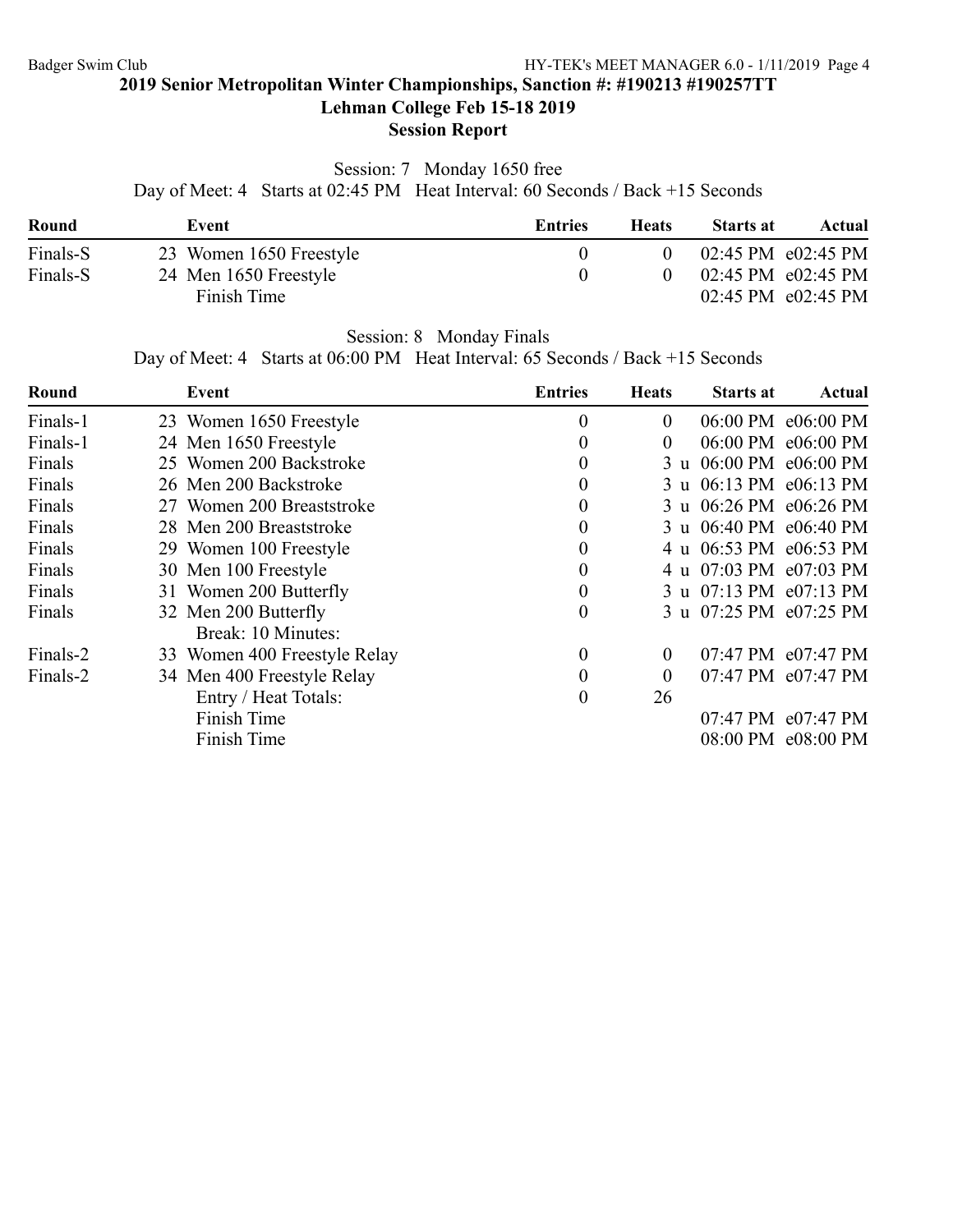# **2019 SENIOR METROPOLITAN SC WINTER CHAMPIONSHIPS February 15‐18 2019**



As of 05/18/16

# **All Metropolitan Teams need to include this in the meet information packet as well as file this form with Safety in Sport Coordinator, prior to the start of the meet.**

**Policy:** Any photographer or videographer, who intends to take pictures at a Metropolitan Swimming sanctioned meet, must complete and submit a Photographer Registration Form to the Meet Director before commencing activity. Forms are available on the Metropolitan Swimming website as well as from the Meet Director.

Swimmer's families, taking photos of their children from the spectator area, are not subject to this policy.

**Notes:** The above policy will be published in meet announcements and programs.

It is the Meet Director's responsibility to have forms available at the meet.

The Meet Director should check the actual ID against entry on form, and keep a file of submitted forms.

The intent is to promote accountability and to give Meet Directors and Referees a tool for managing concerns about photographers. Teams should consider providing a lanyard indicating that the photographer is registered.

See form, below.